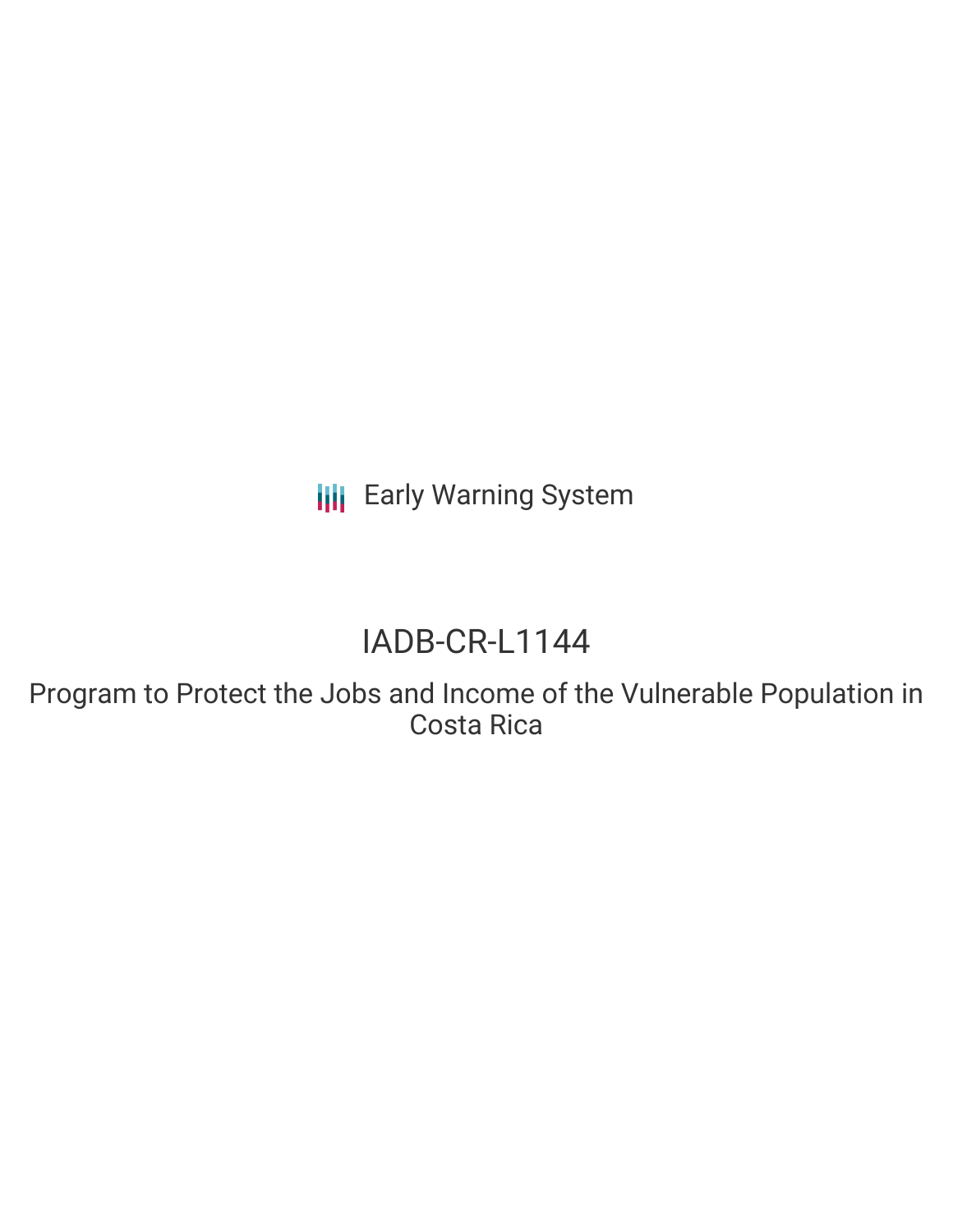

### **Quick Facts**

| <b>Countries</b>               | Costa Rica                                                      |
|--------------------------------|-----------------------------------------------------------------|
| <b>Financial Institutions</b>  | Inter-American Development Bank (IADB)                          |
| <b>Status</b>                  | Approved                                                        |
| <b>Bank Risk Rating</b>        | C.                                                              |
| <b>Voting Date</b>             | 2020-06-15                                                      |
| <b>Borrower</b>                | Government of Costa Rica                                        |
| <b>Sectors</b>                 | Education and Health, Humanitarian Response, Industry and Trade |
| <b>Investment Type(s)</b>      | Loan                                                            |
| <b>Investment Amount (USD)</b> | \$265.00 million                                                |
| <b>Project Cost (USD)</b>      | \$265.00 million                                                |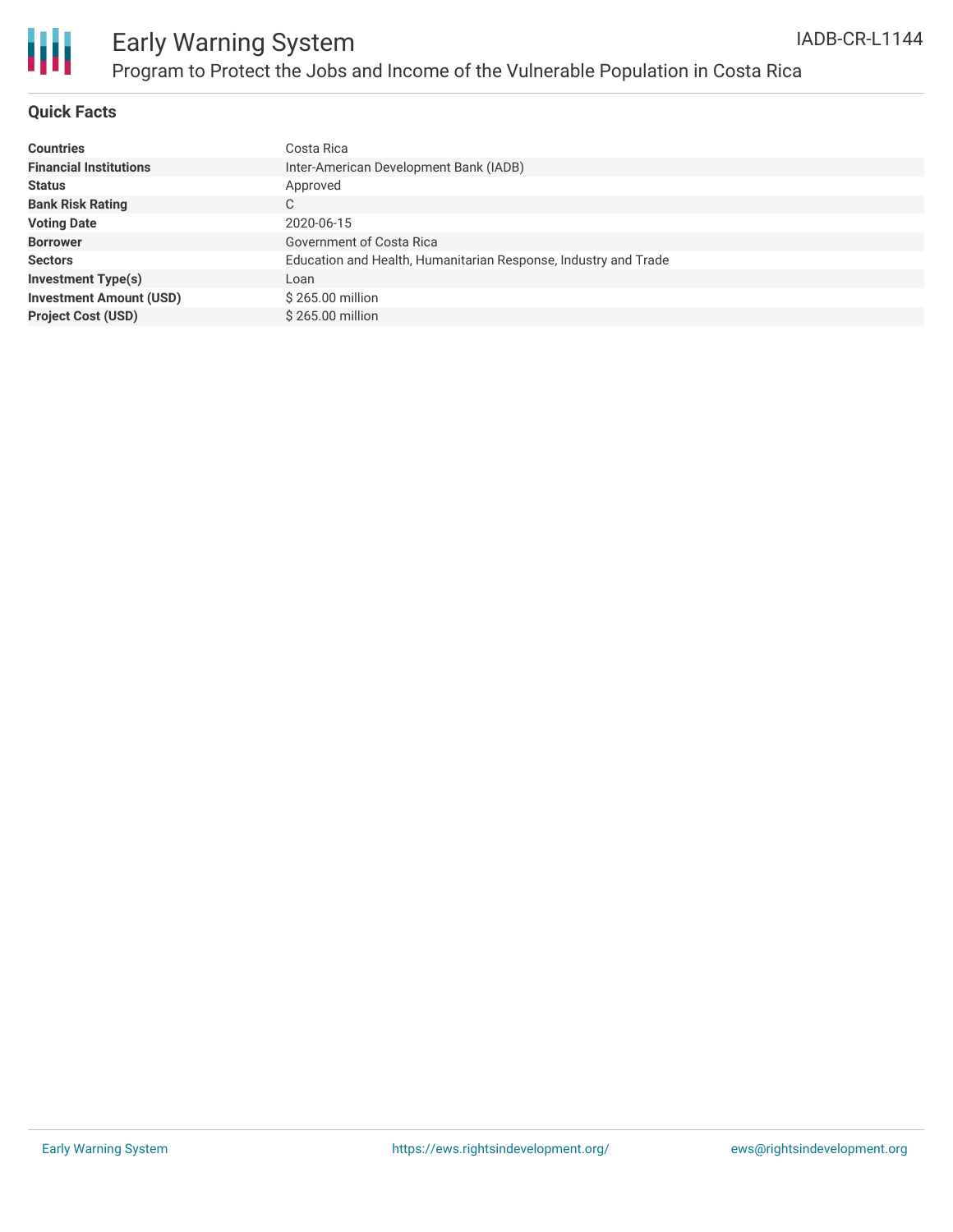

### **Project Description**

The general development objective of this project is to help ensure minimum levels of quality of life for vulnerable people in the face of the crisis caused by COVID-19. The specific objective is to support minimum income and employment levels of people affected by the coronavirus, in the immediate period and during recovery.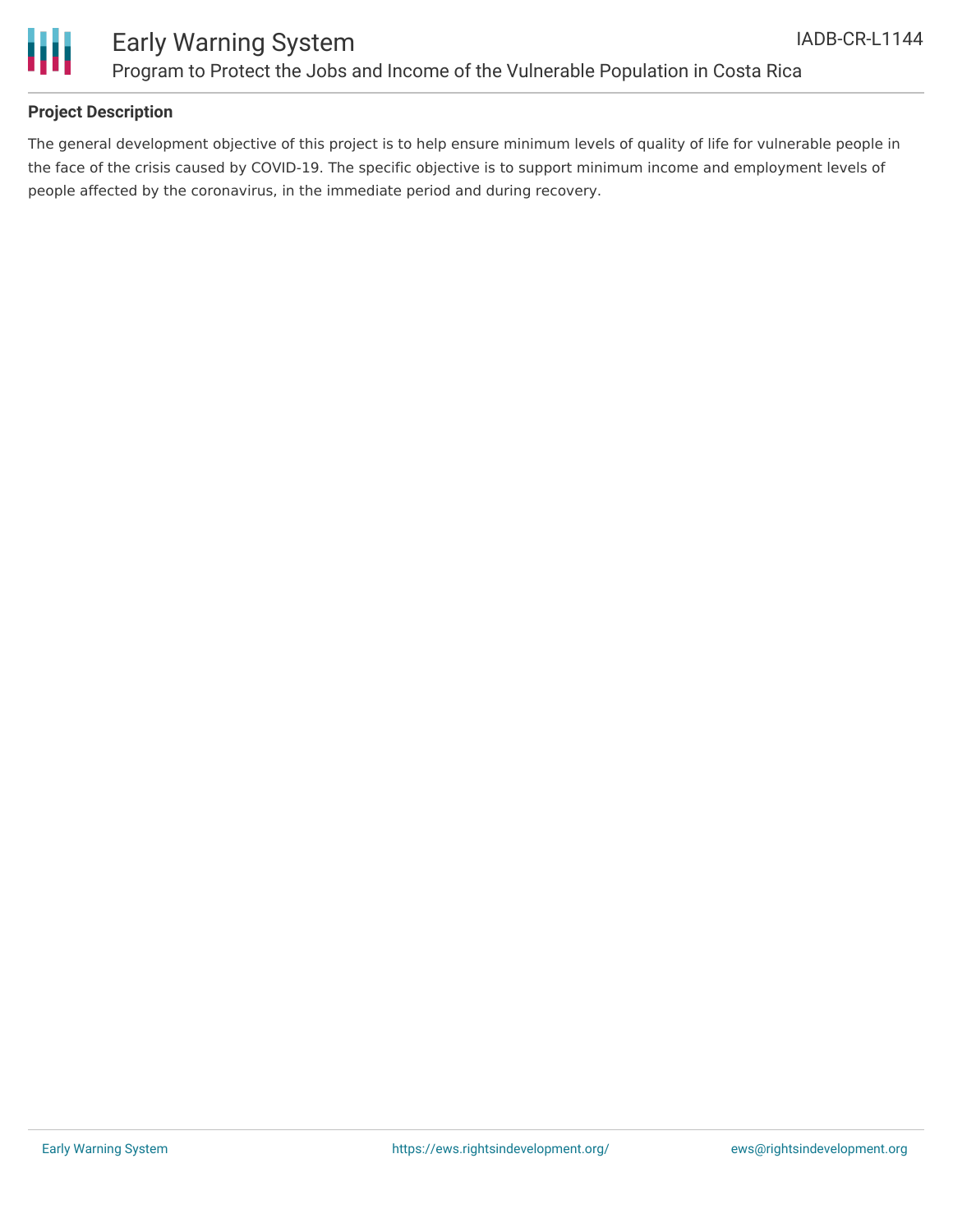

#### **Investment Description**

• Inter-American Development Bank (IADB)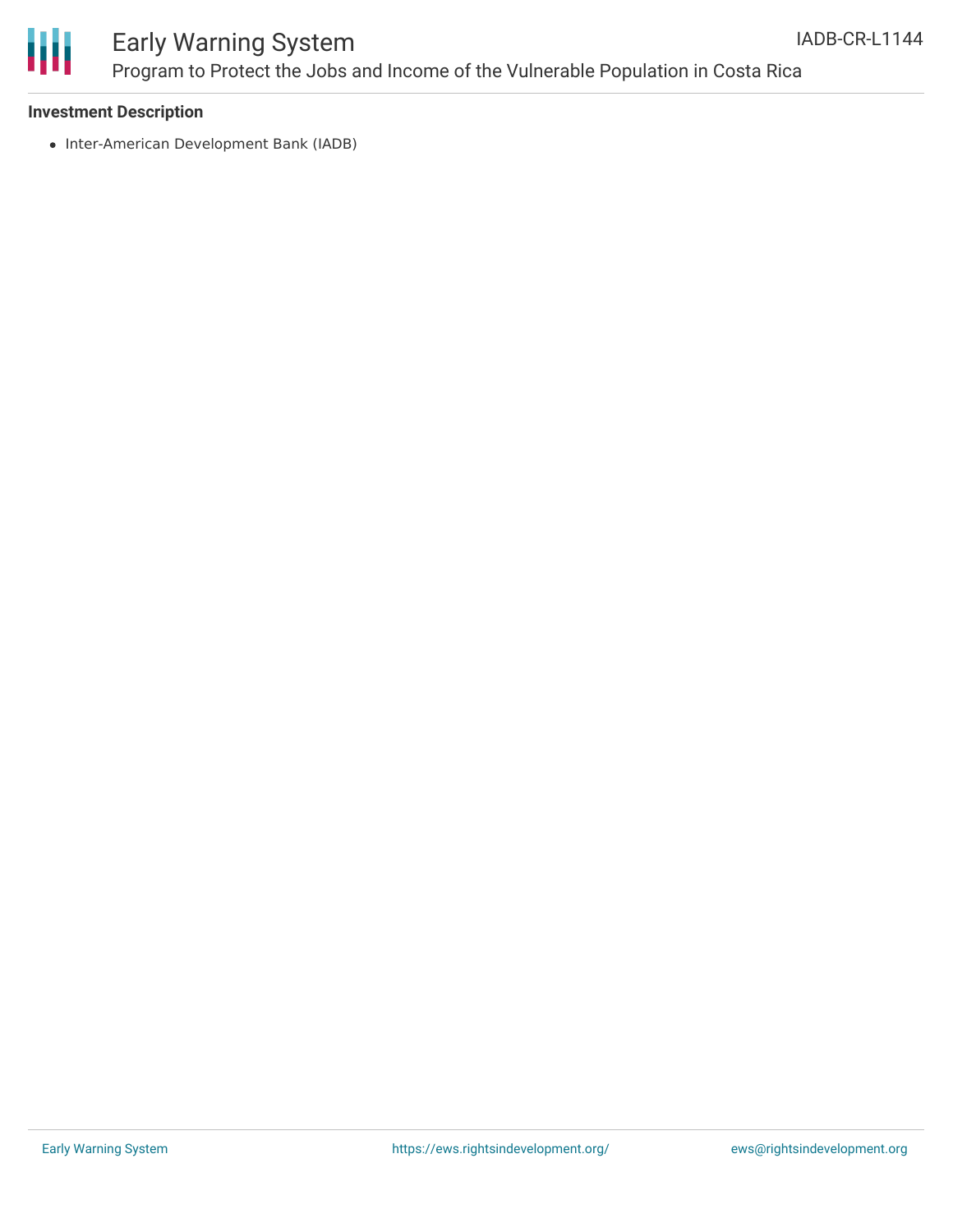### ACCOUNTABILITY MECHANISM OF IADB

The Independent Consultation and Investigation Mechanism (MICI) is the independent complaint mechanism and fact-finding body for people who have been or are likely to be adversely affected by an Inter-American Development Bank (IDB) or Inter-American Investment Corporation (IIC)-funded project. If you submit a complaint to MICI, they may assist you in addressing the problems you raised through a dispute-resolution process with those implementing the project and/or through an investigation to assess whether the IDB or IIC is following its own policies for preventing or mitigating harm to people or the environment. You can submit a complaint by sending an email to MICI@iadb.org. You can learn more about the MICI and how to file a complaint at http://www.iadb.org/en/mici/mici,1752.html (in English) or http://www.iadb.org/es/mici/mici,1752.html (Spanish).